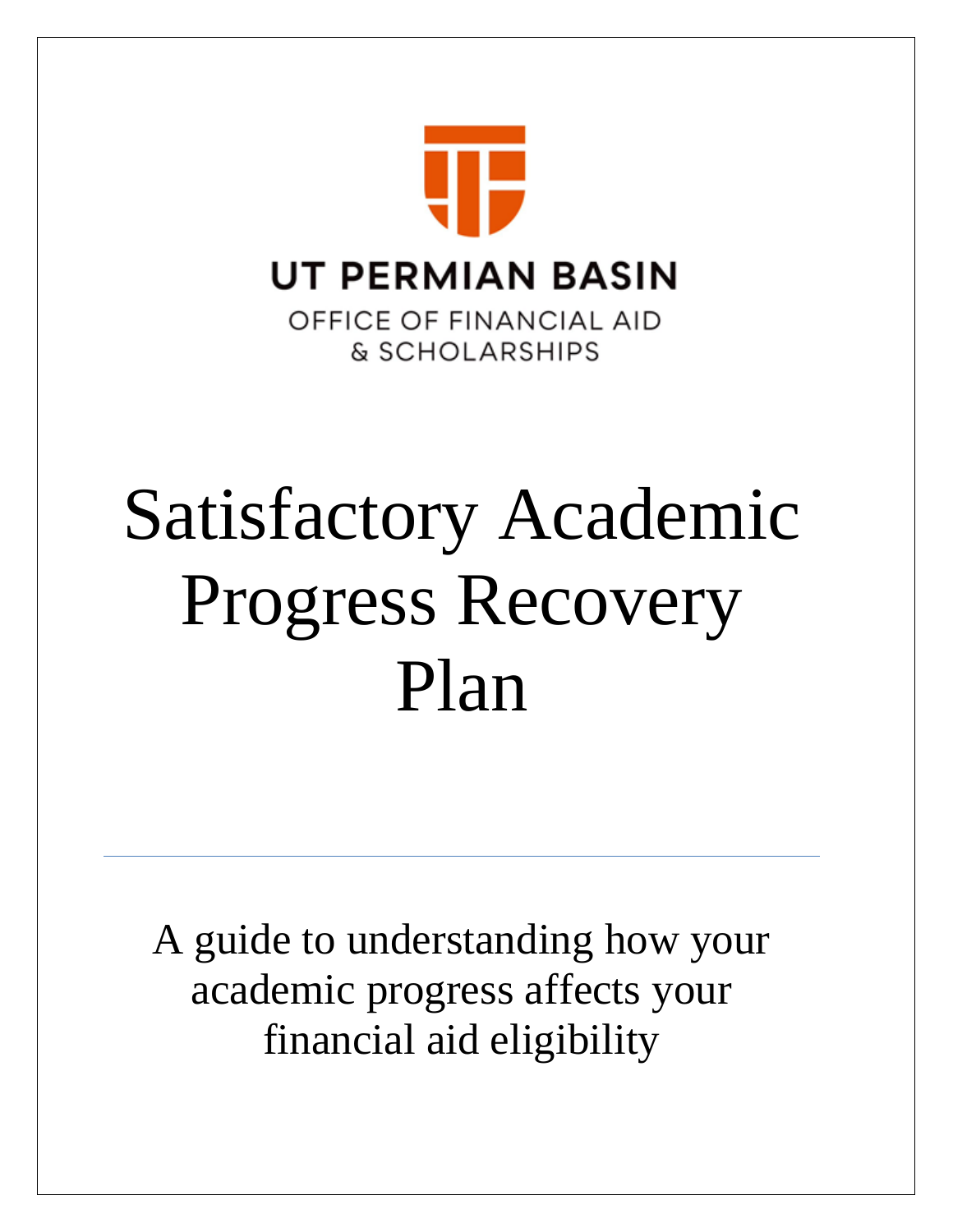# **2** Standards for Satisfactory Academic Progress Guide

Federal regulations require the UTPB Office of Financial Aid & Scholarships to establish standards for Satisfactory Academic Progress (SAP) that measure a student's progress toward degree completion using both qualitative and quantitative methods. To continue to be eligible for financial aid, students must meet or exceed these standards each semester. **Failure to maintain these standards could result in the suspension of your financial aid**.

Satisfactory Academic Progress applies to all coursework attempted including courses for which the student did not receive financial aid. As you review these standards, please be advised that in order to maintain Satisfactory Academic Progress a student must complete 67% of all classes that an academic record is created for and must also maintain a 2.0 GPA.

| <b>MINIMUM REQUIREMENTS</b>                                    |  |  |  |
|----------------------------------------------------------------|--|--|--|
| Undergraduate Students: Maintain a cumulative grade point      |  |  |  |
| average (GPA) of 2.0                                           |  |  |  |
| Graduate Students: Maintain a cumulative grade point average   |  |  |  |
| $(GPA)$ of 3.0                                                 |  |  |  |
| Complete a minimum of 67% of your cumulative coursework        |  |  |  |
| attempted (see Quantitative Standard examples below)           |  |  |  |
| Terms attempted may not exceed 150% of the published length of |  |  |  |
| your program (see Maximum Time Frame chart on Page 3)          |  |  |  |
|                                                                |  |  |  |

## **Satisfactory Academic Progress Standards**

### **Quantitative Standard: Completion Rate**

| <b>HOURS</b><br><b>TRANSFERRED</b> | <b>HOURS</b><br><b>ATTEMPTED</b> | <b>HOURS</b><br><b>EARNED</b> | <b>FINANCIAL AID SAP</b><br><b>QUANTITATIVE</b> | 67% MINIMUM<br><b>COMPLETION SAP</b><br><b>STANDARDS MET?</b> |
|------------------------------------|----------------------------------|-------------------------------|-------------------------------------------------|---------------------------------------------------------------|
|                                    | 30                               | 27                            | $27 \div 30 = 90\%$                             | <b>Yes</b>                                                    |
| 30                                 | $30+30=60$                       | $11+30=4$                     | $41 \div 60 = 68\%$                             | <b>Yes</b>                                                    |
|                                    | 45                               | 29                            | $29 \div 45 = 64\%$                             | <b>No</b>                                                     |
|                                    | 24                               | 3                             | $3 \div 24 = 13\%$                              | <b>No</b>                                                     |
| 40                                 | $24+40=64$                       | $3+40=43$                     | $43 \div 64 = 67\%$                             | <b>Yes</b>                                                    |
|                                    | 27                               | 18                            | $18 \div 27 = 66\%$                             | <b>No</b>                                                     |
| 10                                 | $10+12=22$                       | $3+10=13$                     | $13 \div 22 = 59\%$                             | <b>No</b>                                                     |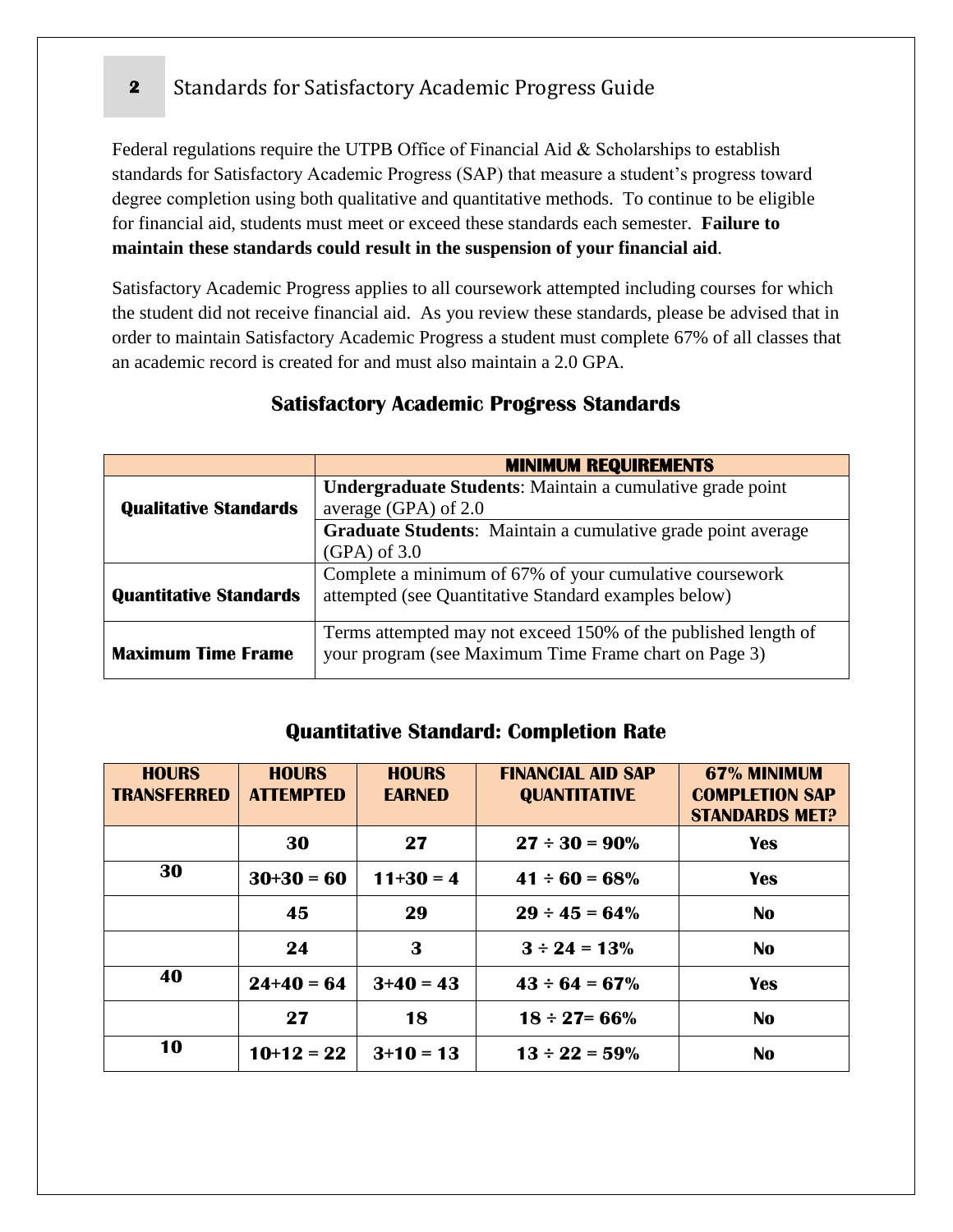| <b>MAXIMUM HOURS ATTEMPTED (150%)</b><br><b>DEGREE PROGRAM</b> |                                |
|----------------------------------------------------------------|--------------------------------|
| Undergraduate                                                  | $120 \times 150\% = 180$ Hours |
| <b>Masters</b>                                                 | $36 \times 150\% = 54$ Hours   |

#### **MAXIMUM TIME FRAME FOR FINANCIAL AID PURPOSES**

#### **Academic Plans**

New federal regulations now require institutions to closely monitor students who are failing to maintain Satisfactory Academic Progress (SAP). As part of this new process students will have to complete an Academic Recovery Plan, which includes a formal written statement, the SAP Appeal Form, and an approved Academic Plan Form that has to be signed by an Academic Advisor. The Academic Advisor and the student will meet to establish an academic plan for a minimum of two semesters. Students will then be evaluated each semester and will be closely monitored to ensure that they adhere to the set academic plan. Failure to adhere to your academic plan will delay aid disbursement and may result in the suspension of your eligibility for financial aid. Since your academic plan is set as a condition of your approved appeal; your financial aid will not be disbursed until the Financial Aid Office confirms that you are adhering to the academic plan.

#### **Change of Academic Major/Pursuit of a double Major or Minor**

Students who have a change of academic major or pursue multiple majors or minors will not have additional financial aid eligibility beyond the Maximum Time Frame established under the new policy.

#### **Post Baccalaureate and Certification Programs**

Post baccalaureate students must complete degree within the Maximum Time Frame for federal aid, based on program. Post Baccalaureate and certification programs students will not have additional financial aid eligibility beyond the federal, state and institutional maximum period or aggregate loan limits. On a case-by-case basis, an updated maximum time frame and a signed degree plan will be required for students appealing their financial aid.

Some of the Certification programs may not be eligible to receive federal aid. On a case-by-case basis, students pursuing a Certification program will have an updated maximum time frame to adhere.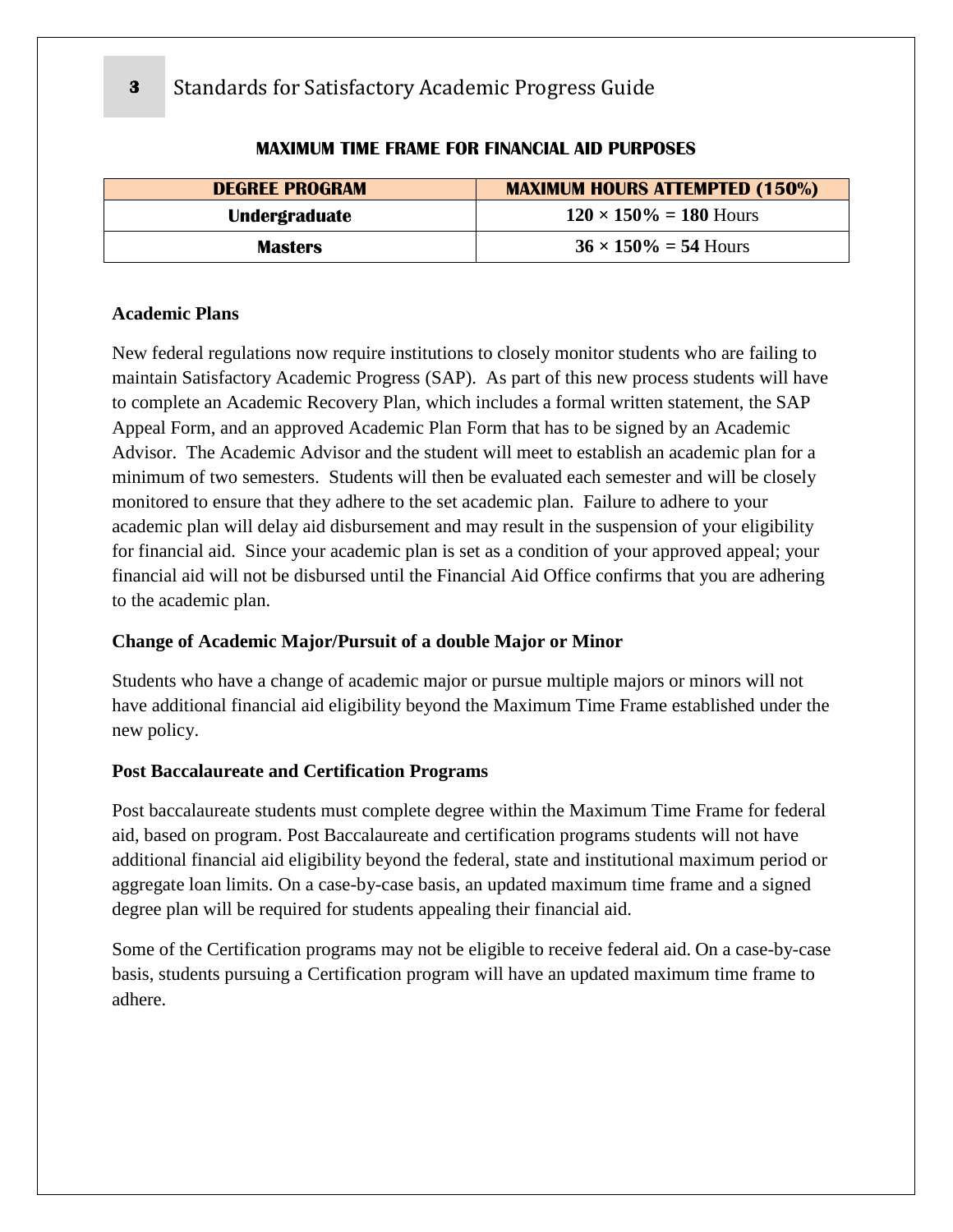# **4** Standards for Satisfactory Academic Progress Guide

#### **Successful Completion of Courses**

To successfully complete a course you must receive a grade of A, B, C, D, or S in a course. Grades of F, X, Z, NG, W, and U do not count as successful completion of hours attempted.

| <b>COURSEWORK</b> | <b>CONSIDERED COMPLETED AND COUNT TOWARDS GPA?</b>                                                                                                                                                                                                                 |  |
|-------------------|--------------------------------------------------------------------------------------------------------------------------------------------------------------------------------------------------------------------------------------------------------------------|--|
| <b>Remedial</b>   | Remedial courses <b>do</b> count towards hours completed                                                                                                                                                                                                           |  |
| <b>Transfer</b>   | Hours transferred <b>do</b> count in the hours attempted and hours earned ratio.<br>Transfer hours <b>do</b> count towards the Maximum Time Frame                                                                                                                  |  |
| <b>Drops</b>      | Classes which are dropped and <b>do not</b> result in a "W" will not count towards hours<br>attempted/hours earned. Classes dropped that <b>do</b> result in a "W" will count in the<br>hours attempted/hours earned and will count towards the Maximum Time Frame |  |

#### **Evaluation**

Satisfactory Academic Progress (SAP) is evaluated at the end of each semester (fall, spring, & summer).

#### **Appeal Process**

Any student who loses financial aid eligibility must go through a formal appeal process. Although the process may differ depending on the basis for the suspension each student must complete an Academic Recovery Plan, which must include a formal written statement signed and dated by the student. Circumstances which warrant an appeal include; death in family, injury or illness of the student or family, or other extenuating circumstance outside of the students control. When writing the formal statement, provide a full explanation along with detailed documentation verifying the circumstances that led to your inability to meet SAP. In this explanation you must also provide a realistic assessment of the steps you have taken to overcome these obstacles, and how they will not interfere with your progress towards graduation.

Once you have taken the appropriate steps required for your Academic Recovery Plan you must return the completed packet to the Office of Student Financial Aid & Scholarships. The packet will be reviewed for accuracy and will then be submitted to the Satisfactory Academic Progress (SAP) Review Board. The SAP review board will make a determination based on the information provided and will inform the student via email, to the student's assigned email address within approximately three weeks of the decision.